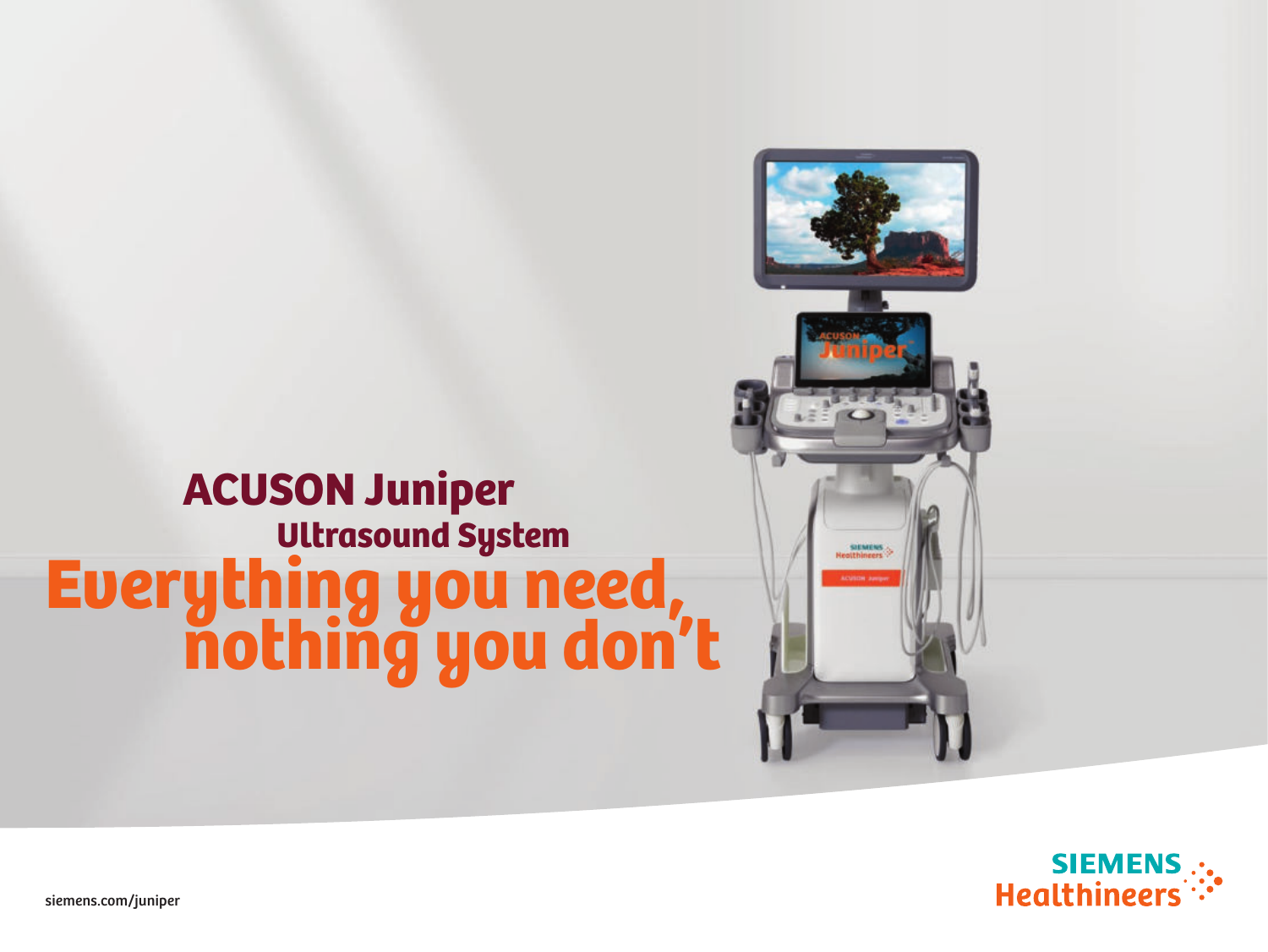## Helping you transform care delivery

Higher patient volumes. Larger patient sizes. Limited diagnostic certainty. In the face of these trending challenges, you need a reliable ultrasound system that can consistently deliver high-quality images across disease states—a system with optimized accessibility, expanded applications, and ease of use.

Created with these needs in mind, the ACUSON Juniper empowers you to image every patient, knowing you have the clinical information necessary for confident decision-making. Small on the outside, yet big on the inside, the system is designed to adapt to your everyday clinical and workflow challenges.

When form and function meet, the result is the ACUSON Juniper, an ultrasound system that is smaller, more powerful, and capable of accommodating virtually all patients.

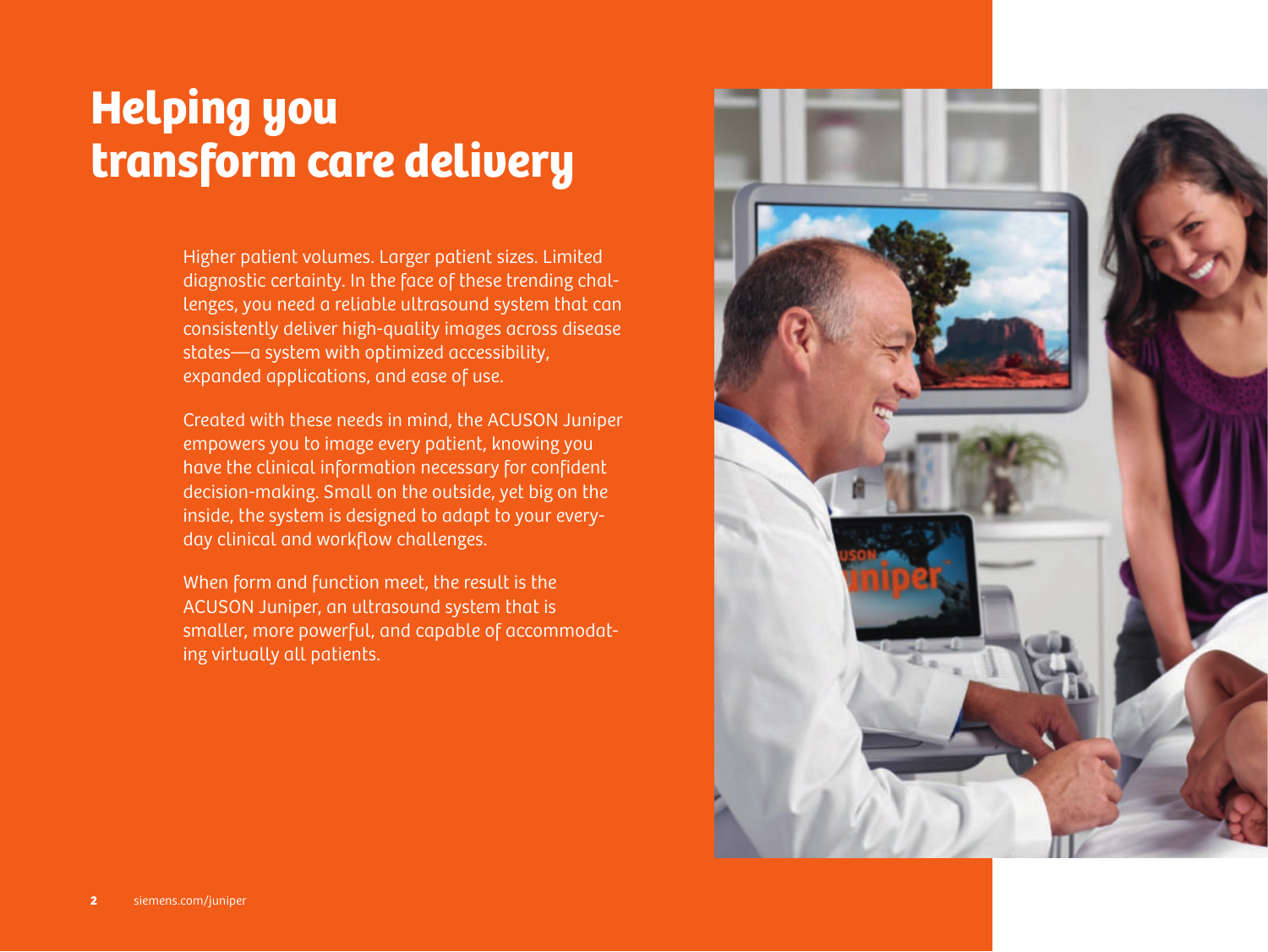

## The ever growing burden of liver disease

Worldwide **1.9 billion** adults are **overweight\*** and **600 million**  are **obese\*.**



Ultrasound professionals are faced with a patient population that is increasingly harder to scan. Imaging at greater depths is needed to provide higher levels of diagnostic confidence.

Globally, **liver cirrhosis** has increased by **20 percent** in the last 10 years\*.



Millions of people are at risk of developing liver disease from obesity, alcohol abuse, and Hepatitis. However, patients usually show no symptoms until the very late stages. Using ultrasound as a non-invasive test for liver disease can help assess liver tissue stiffness within minutes.

**Liver biopsies** are **costly** and carry potential **complications**.



Non-invasive technologies, such as shear wave elastography, produce instant results and potentially reduce healthcare costs by avoiding possible complications from infections caused by interventional procedures\*\*.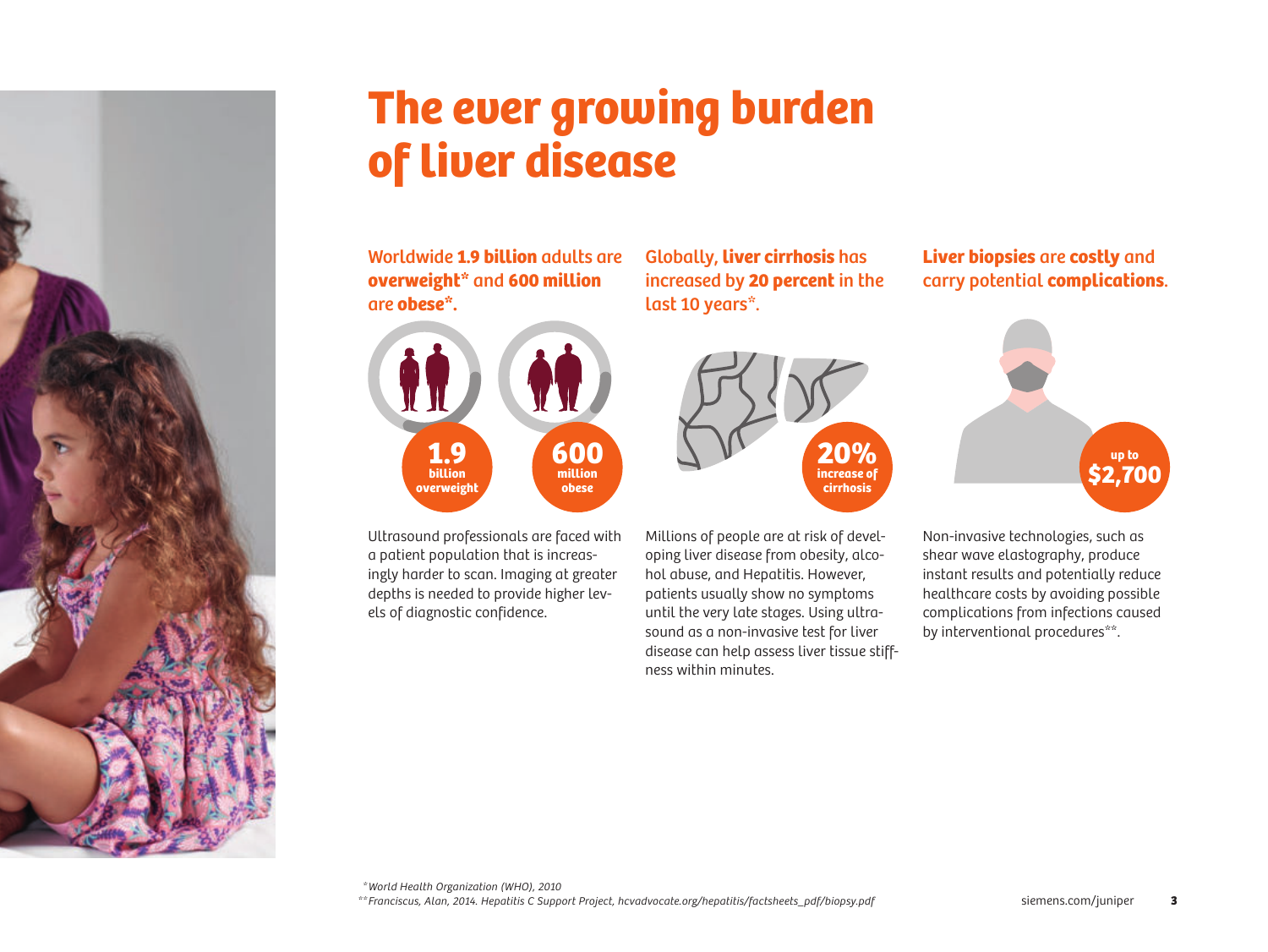## Everything you need, nothing you don't

### Small on the outside, yet big on the inside.

ACUSON Juniper is powered by a completely new platform, designed from the ground up to offer high-fidelity transmit and receive acoustic signals that greatly reduces noise and offers premium image quality and industry leading elasticity solutions.

### Where form and function meet.

Performance comes at no cost to the functional design of the system. ACUSON Juniper offers one of the smallest market footprints in its class, effortless maneuverability, 5 active transducer ports and a simple, intuitive and highly customizable control panel.

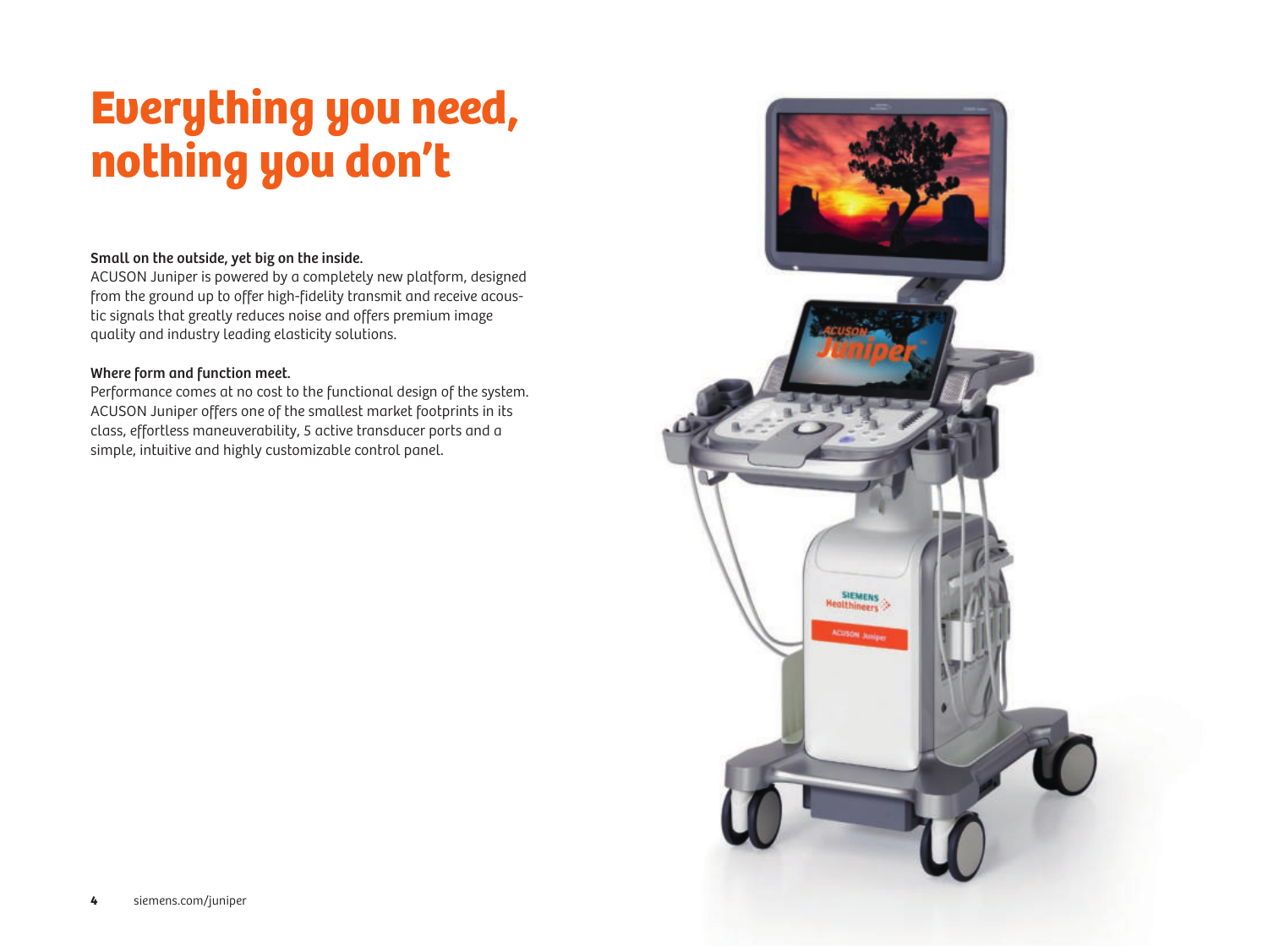## Where form meets function

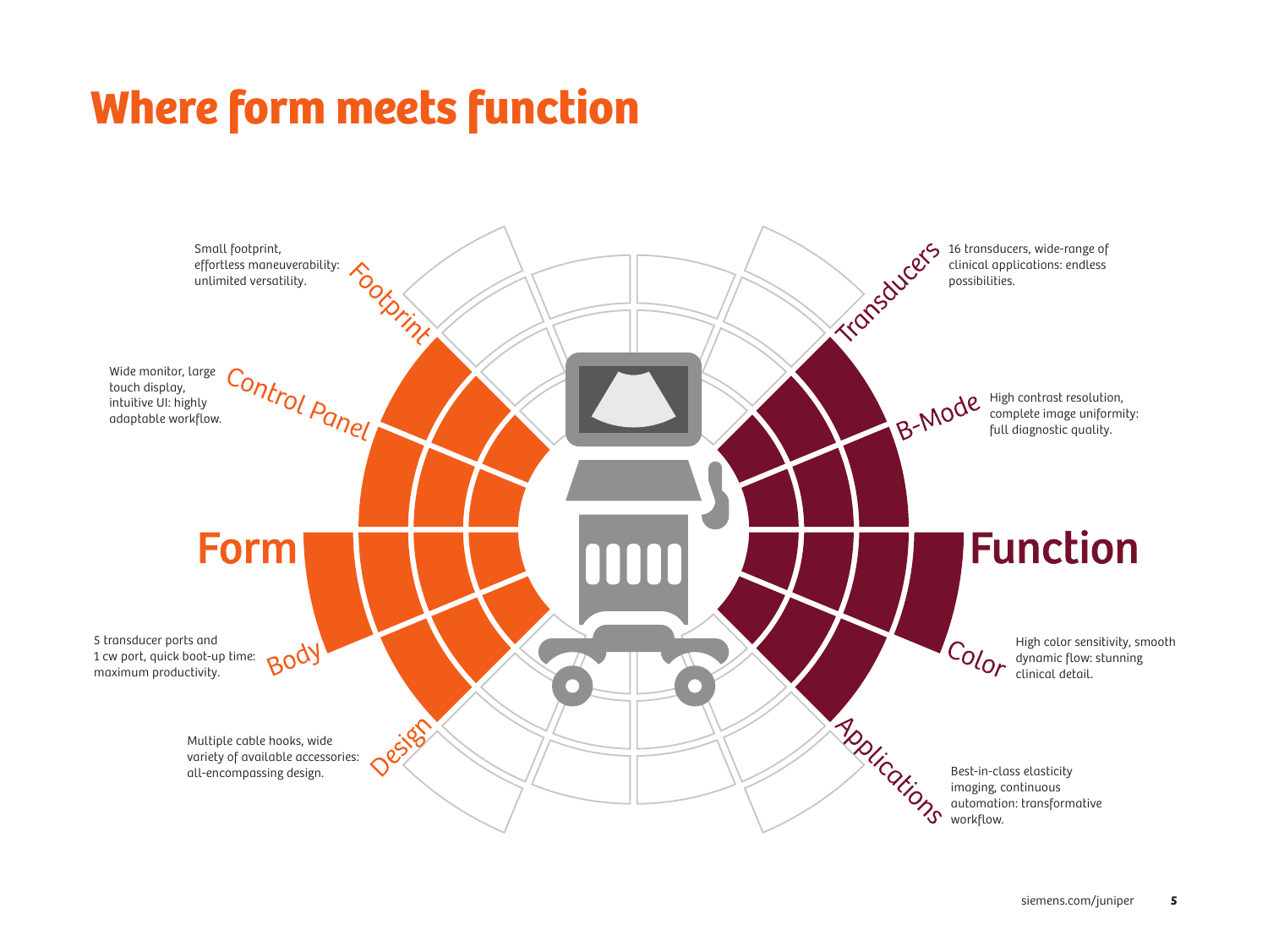## Focus on what matters most

Move easily between exams, patients, and spaces while still benefiting from remarkable system performance with the ACUSON Juniper system. The 6 ports, including 5 active transducer ports and 1 CW port, support multiple clinical applications as you move about your day. Designed with intent, the system adjusts easily to individual working preferences—pull the lightweight system from the front or back as you move between exams, tilt the monitor up or down as needed for your height, or rotate the control panel left or right depending on the patient bed location.

Up to **36% smaller** than other systems in the same class, the **ACUSON Juniper** fits into virtually any hospital room. Weighing **only 76 kg (168 pounds)**, making it one of the lightest and easiest to maneuver Ultrasound system in its class.





### Control Panel

Support greater workflow personalization with a simple, intuitive control panel and tiltable, highly customizable 13.3-inch touch screen. Able to be optimized for space availability, convenience, and user preference, the system's 90° right and left rotation allows flexibility and improved transducer connector positioning.



### The Footprint

ACUSON Juniper offers powerful capabilities in one of the industry's smallest ultrasound systems. Able to fit in virtually any hospital room, the system is up to 36% smaller and weighs an average of 27% less than other systems in its class.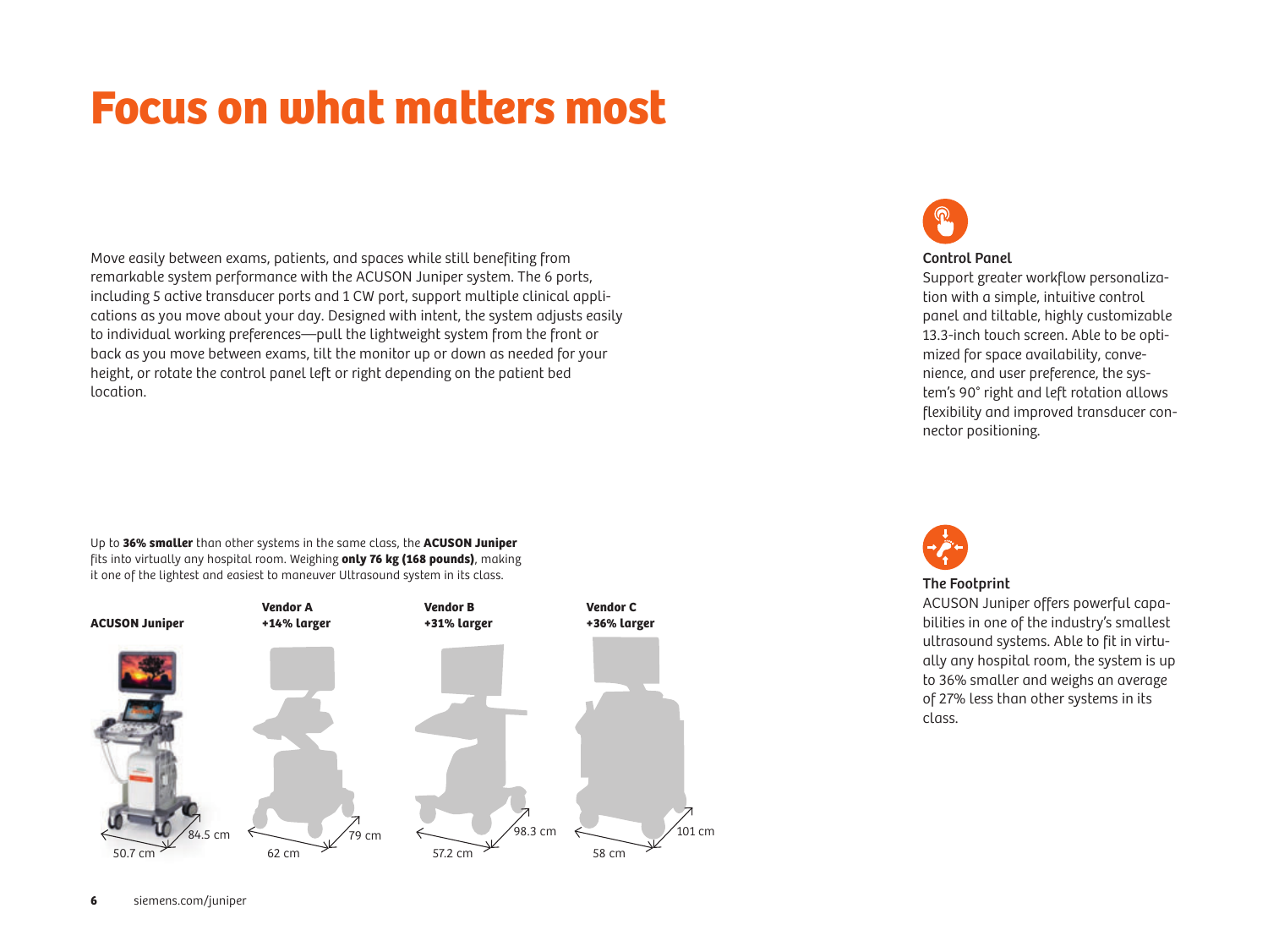

21.5-inch LED monitor highly adjustable transition for optimal ergonomic positioning toward, away and side-to-side.



13.3-inch high resolution tiltable touch panel with rapid response technology, allows for quick and accurate key selection.



90° right and left ration allows the user the flexibility of choosing the transducer connectors position.



Front and back handle for effortless maneuverability. Individual Castor lock control on all four wheels.

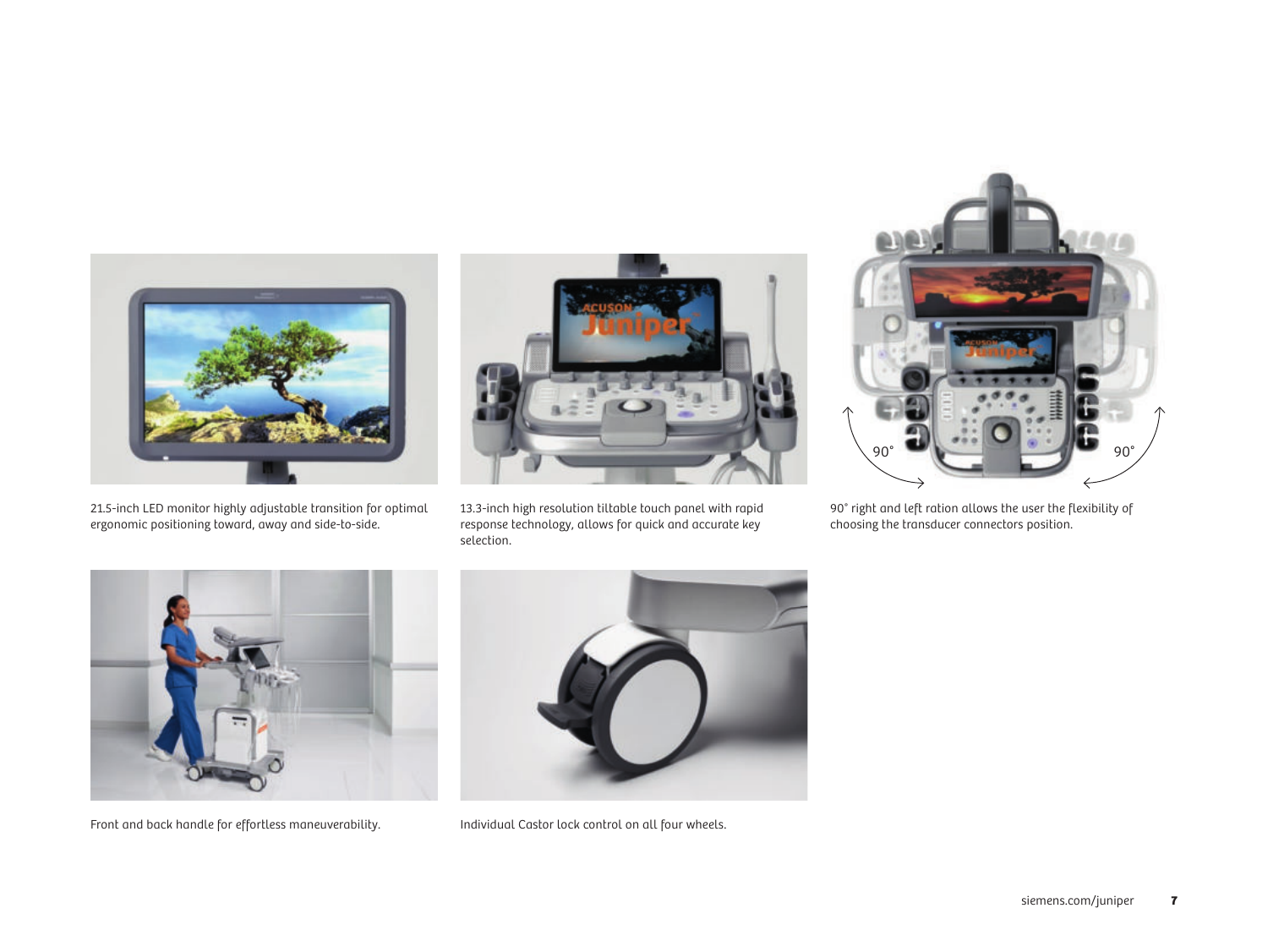## Focus on what matters most

Among the quietest ultrasound systems in its class on the market, the ACUSON Juniper allows a comfortable room environment and redefines adaptability, meeting staff preferences with ease so you can focus on what matters most—your patient.



### Design

The control panel supports a clean and sterile environment with its customized disposable skin. Several cable hooks are available to support better cable management and efficiency.





### Body

With 5 active transducer ports and 1 pencil port, the ACUSON Juniper is always ready to scan with little to no setup time. This system is designed for a stress-free environment with a sound pressure of only 28 decibels.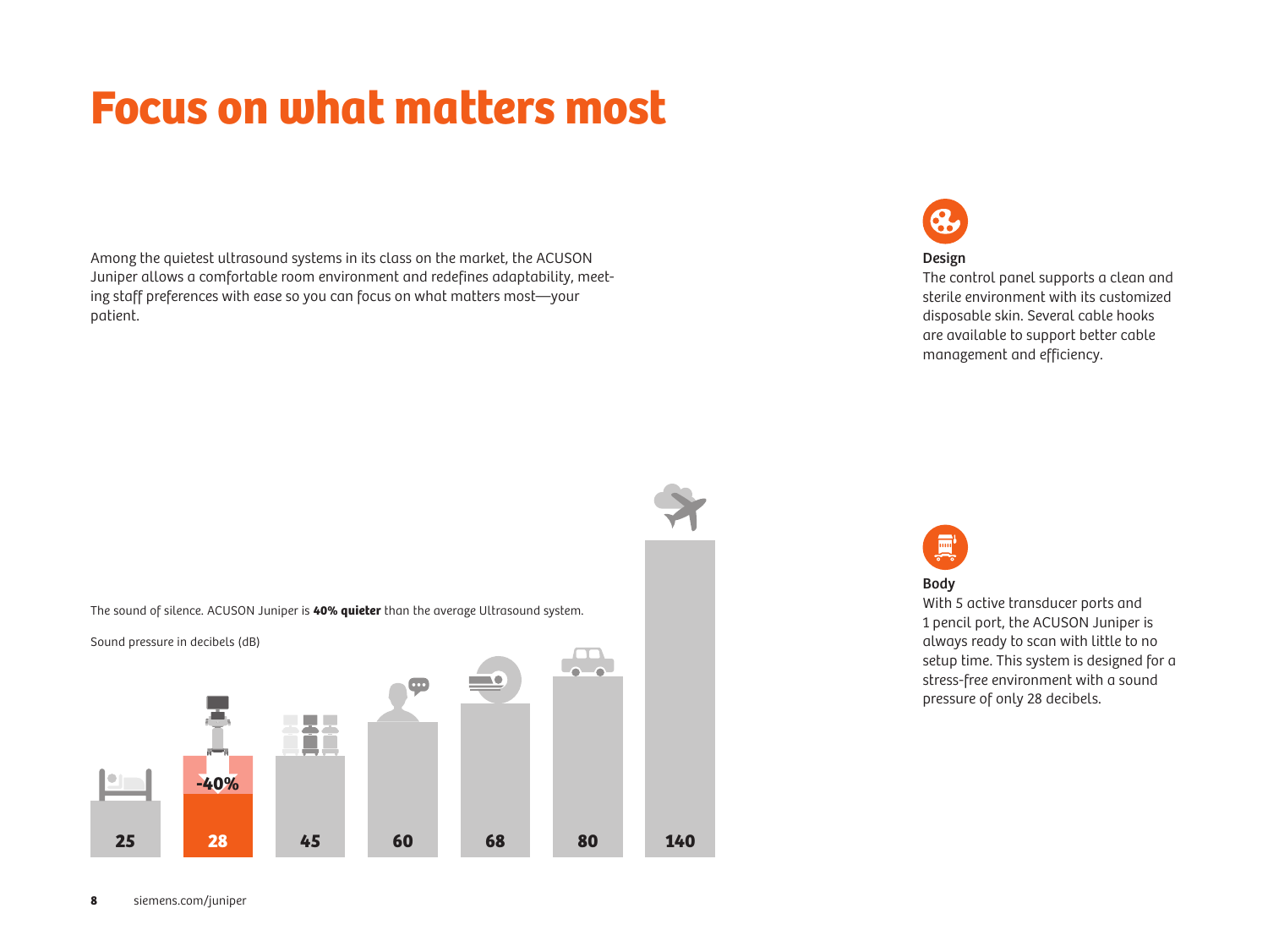

Customized disposable skin keeps the control panel clean and sterile.



Purposeful cable management hooks—several hooks available for a clean, cable free environment.



Everything made with intent, including utilities storage basket, magnetic storage bin, and transducer holders.



Efficient workflow with 5 active transducer ports and 1 CW port. ECG cable connector, DVD writer and physio port.

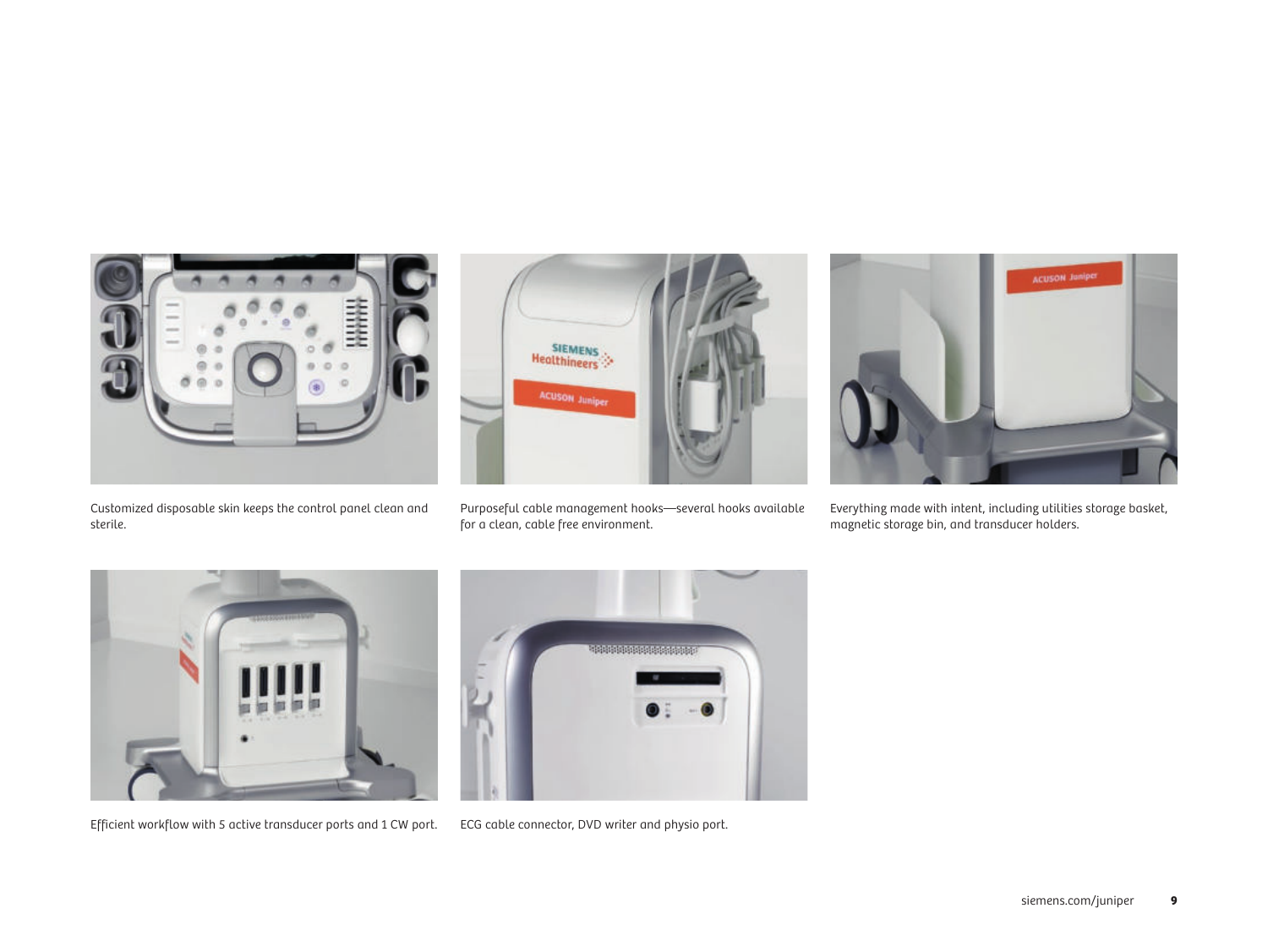## Image every patient

Routinely delivering high-quality care means scanning virtually every patient regardless of their size, weight, or condition. With its clinical versatility and industryleading tissue elasticity imaging, the ACUSON Juniper enables you to expand your ultrasound clinical and service offerings across virtually all patient and case types.

The system's wide variety of clinical solutions and fast image acquisition can improve diagnostic confidence across all departments, from radiology, interventional radiology, and urology to cardiovascular, orthopedic, and obstetrics/gynecological imaging.



#### **Transducers**

Cover a wide range of clinical needs with 16 transducers that deliver the versatility to expand clinical offerings.





Shared Services Applications Women's Health Applications Cardiac Applications

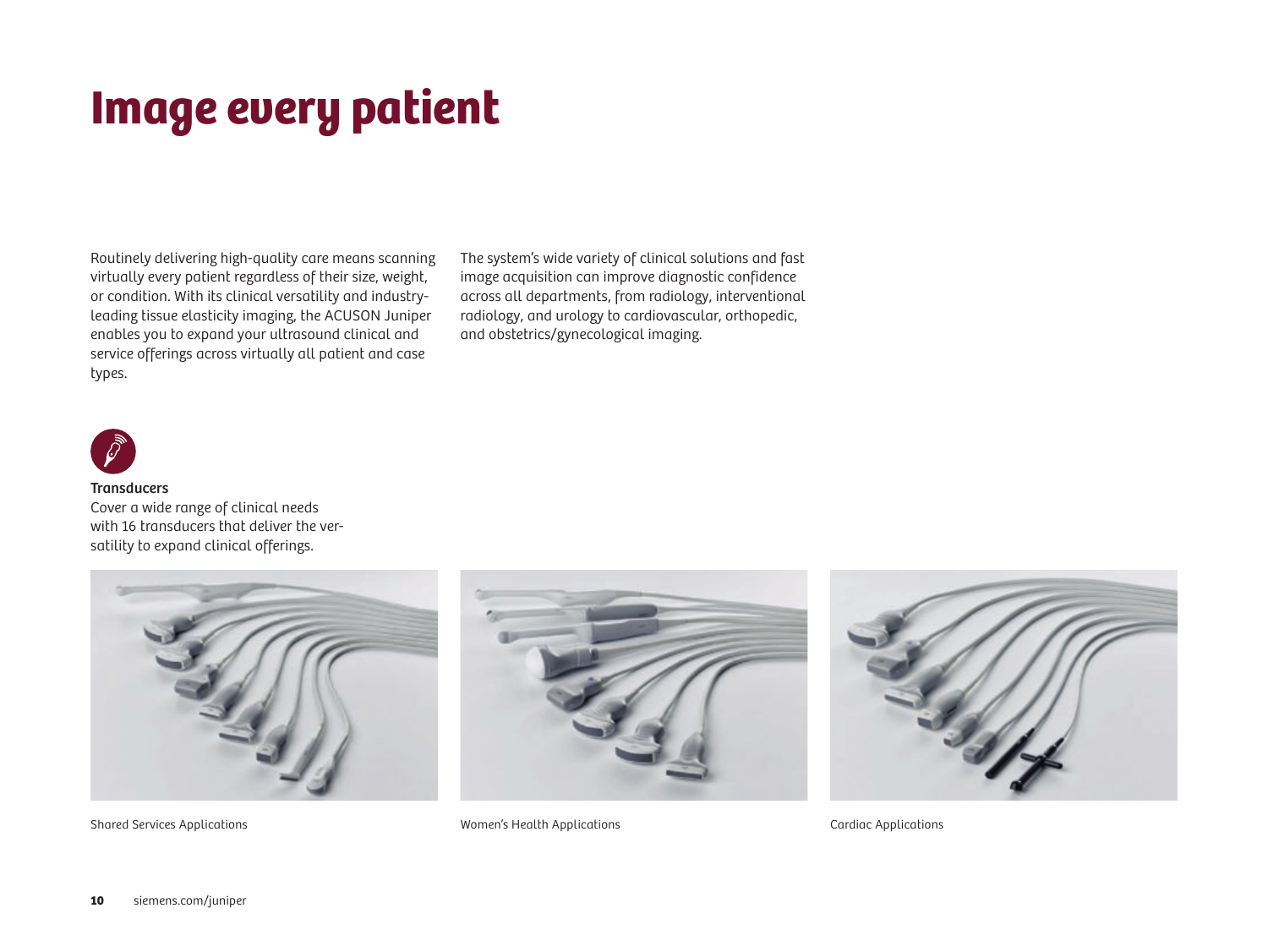

### **B-Mode**

High contrast resolution, complete image uniformity: full diagnostic quality.



Complete homogeneous liver texture from the near to the far field with a well-balanced pixel pattern and sharp border delineation.



Improved tissue differentiation and border detection, as with this gall bladder mass, using Dynamic TCE tissue contrast enhancement technology.



This image of a fetal profile shows excellent contrast resolution and visualization of subtle tissue differences using eSieImage Multiparametric Optimization, without having to adjust any of the gain controls.



A simple and intuitive control panel allows the users to easily adjust the imaging parameters, resulting in increased speed and work flow efficiency.



Single crystal technology improves diagnostic confidence while performing dynamic cardiac scans as demonstrated in this view of the four chamber heart.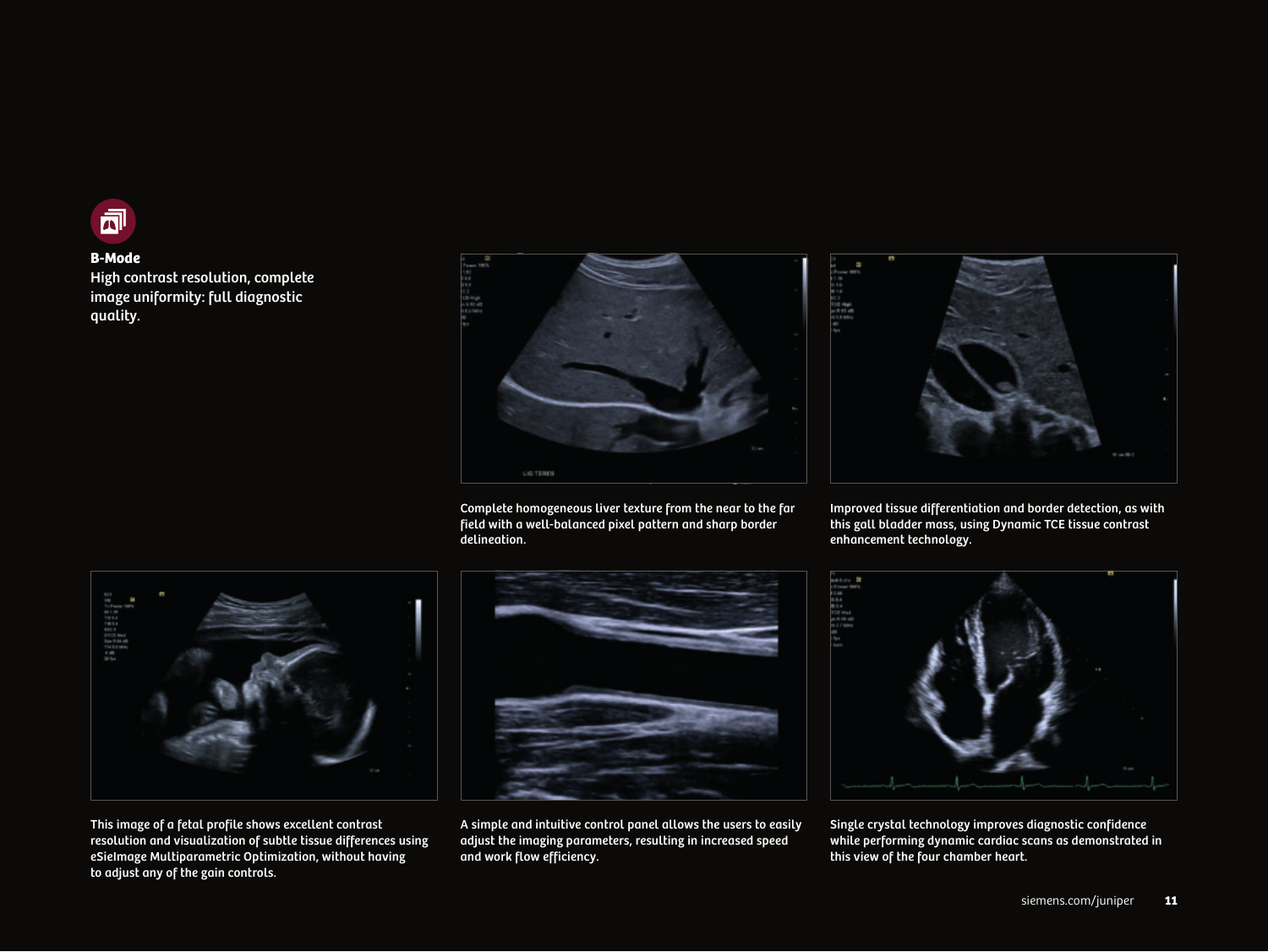## Image every patient

The ACUSON Juniper delivers consistency and repeatability for your clinical environment by guiding the user on what views are required and what else they need to do to get a complete study. Reduce motion artifacts and noise while simultaneously enhancing color sensitivity with Dynamic Persistence and color Auto Flash Artifact Suppression technologies.



### $\mathcal{L}$

### **Color**

Improve diagnostic confidence with exceptional color resolution and with improved physiological representation of color while reducing color flash artifact.

### 氚

### **Applications**

Offers the ability to measure tissue elasticity imaging with a click of a button using our best-in-class Virtual Touch Quantification and eSie Touch elastography. The system helps to reduce operator variability, improves accuracy and gives greater consistency in reporting through several automated tools.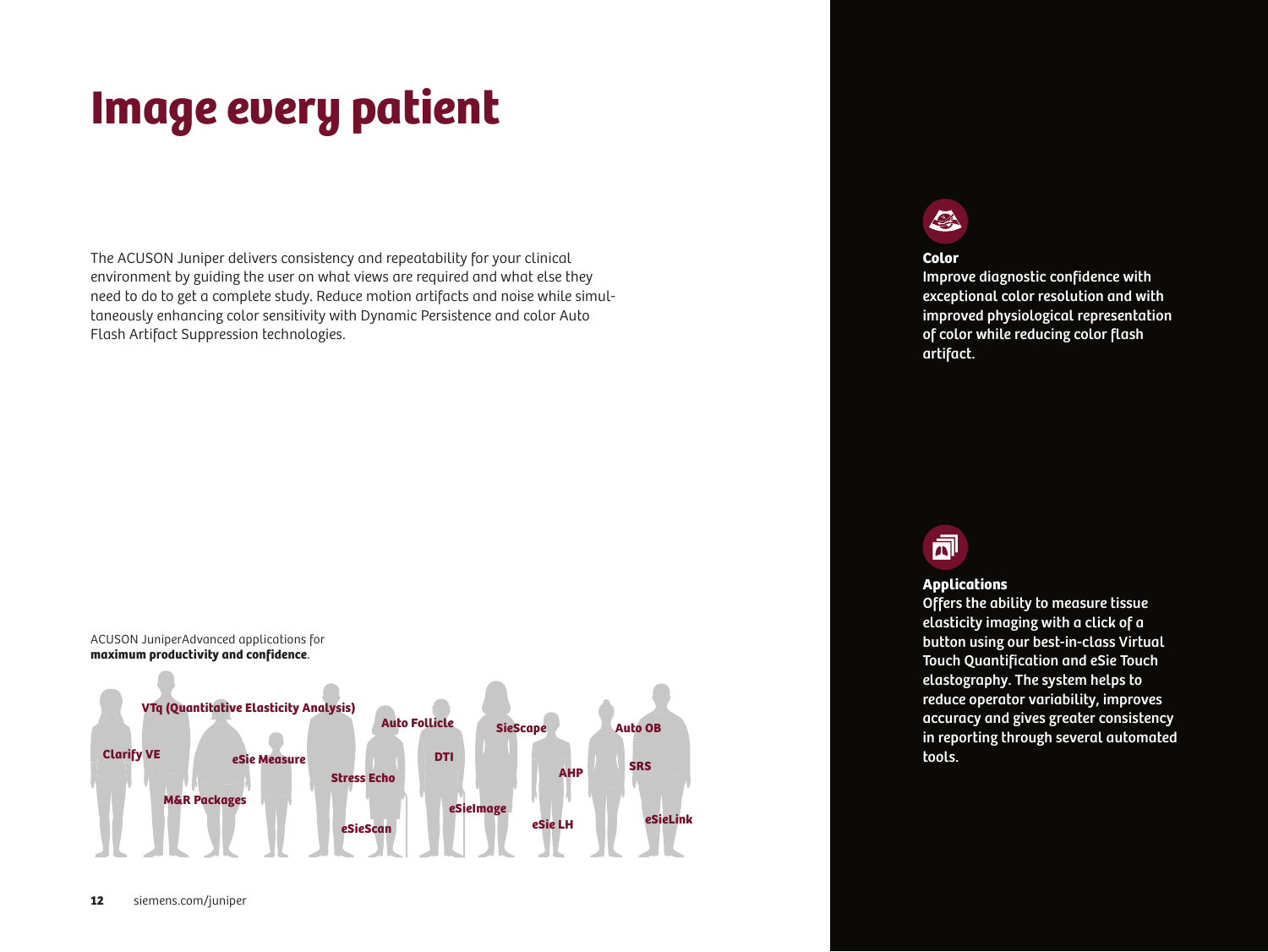

The perfusion of the the renal cortex can be seen here using our color Doppler with Auto Flash Artifact Supression technology.



Dynamic Persistence and Auto Flash Artifact Supression technologies help reduce tissue motion and color Doppler artifact, shown in this image of the IVC and duplicated right renal artery.



A small mitral valve regurgitation is seen with our True Fidelity color Doppler technology.



Reproducible, reliable and detailed tissue stiffness information can be quickly and easily obtained using our one touch Virtual Touch quantification technology.



Automated measurement of volume and ejection fraction for LV and LA function in 2D echo using eSie Left Heart.



3-Scape3D shows a detailed representation of the gallbaldder pathology seen here.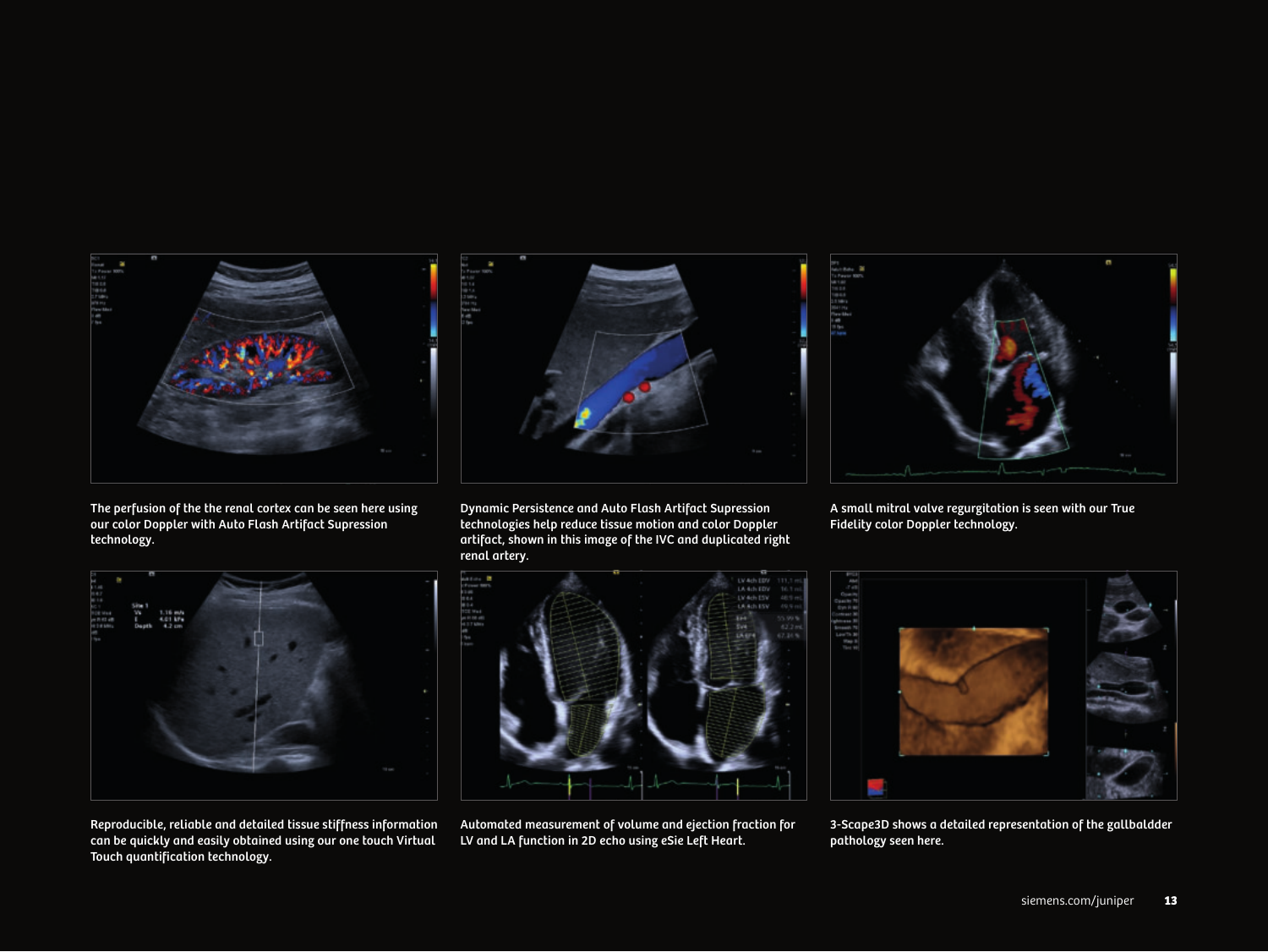## Where form meets function

### **Functional Performance**

- Shear wave elastography imaging
- Comprehensive measurements package
- 16 new transducers to cover all clinical applications
- New front-end, beamformer and back end engines for improved contrast resolution, plunkability, sensitivity and specificity



### **21.5" LED monitor**

Highly adjustable for maximum operator adaptability

**13.3" touch display** Smart UI for quicker scan settings and protocols

### **Lightweight maneuverability**

One of the easiest systems to maneuver, weighing only 76 kilos (168 pounds), and with both rear and front handles

**Intuitive control panel** Customizable height, angle and keys

### **Purposeful cable management hooks**

Several hooks available for a clean, cable free environment

### **Multiple transducer ports**

Efficient workflow with 5 active transducer ports, 1 pencil cardiac port and 2 physio ports

**Quiet, stress-free environment**

Bedroom-like sound level, 40% quieter than average

### **Every detail designed to maximize productivity**

Multiple storage bins available as well as space for easy installation of peripherals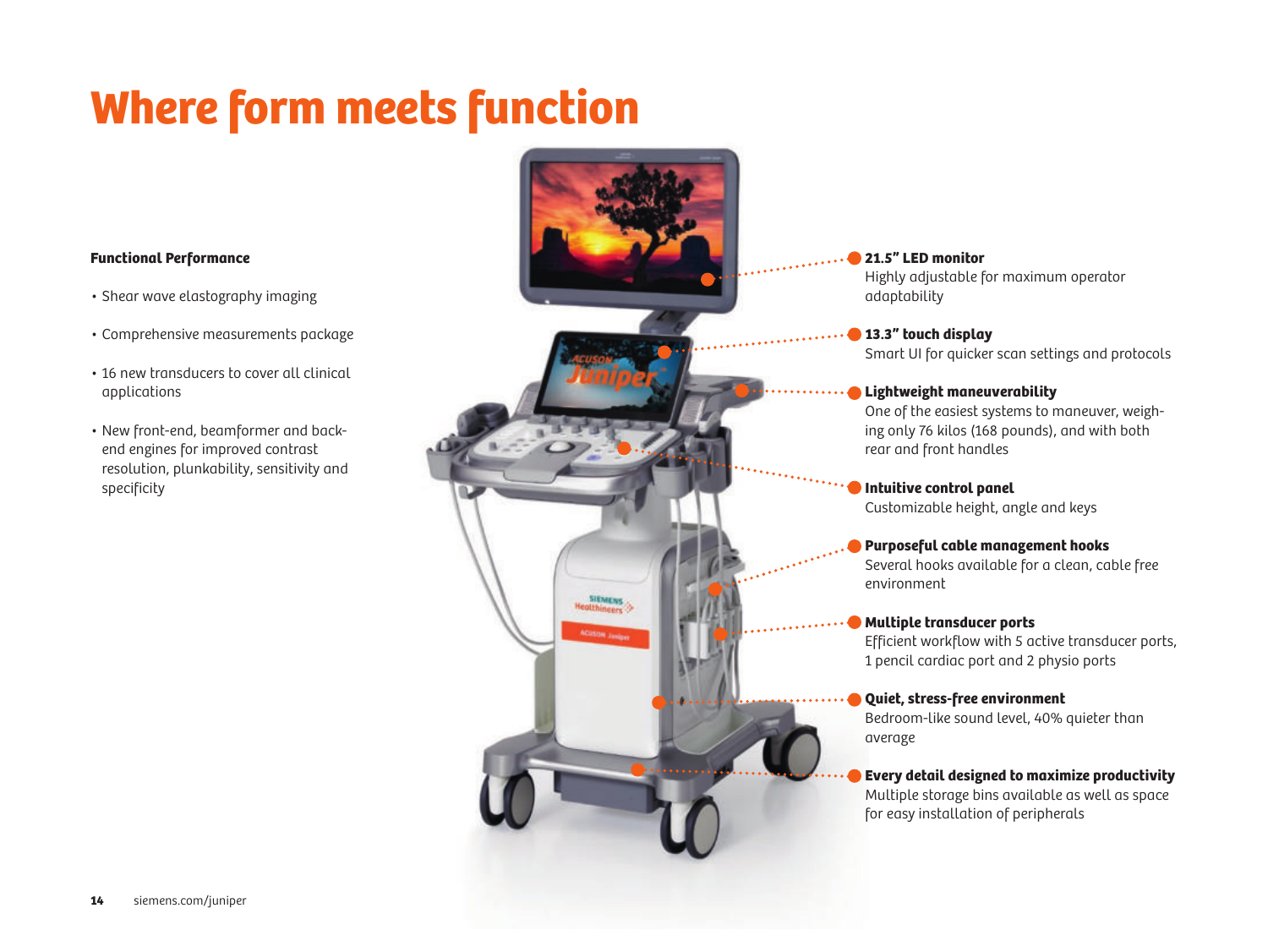# Reliable support

### Service: Remote assistance technology

You need to know that you have access to support when and where you need it. With eSieLink Remote Assistance technology, you get just that so you can work more confidently. eSieLink enables fast problem resolution and overall increased productivity.

### Cloud-based network for imaging fleet management

teamplay is a cloud-based network that brings together healthcare professionals in order to advance medicine and human health as a team effort. Be it an institution, hospital chain, or integrated delivery network, transparency of performance is key to its success. teamplay brings this transparency to the imaging fleet. With its built-in multivendor support, it grants instant access<sup>1</sup> to fleet statistics. And more crucially, it empowers healthcare professionals to identify improvement potential on all levels of execution.